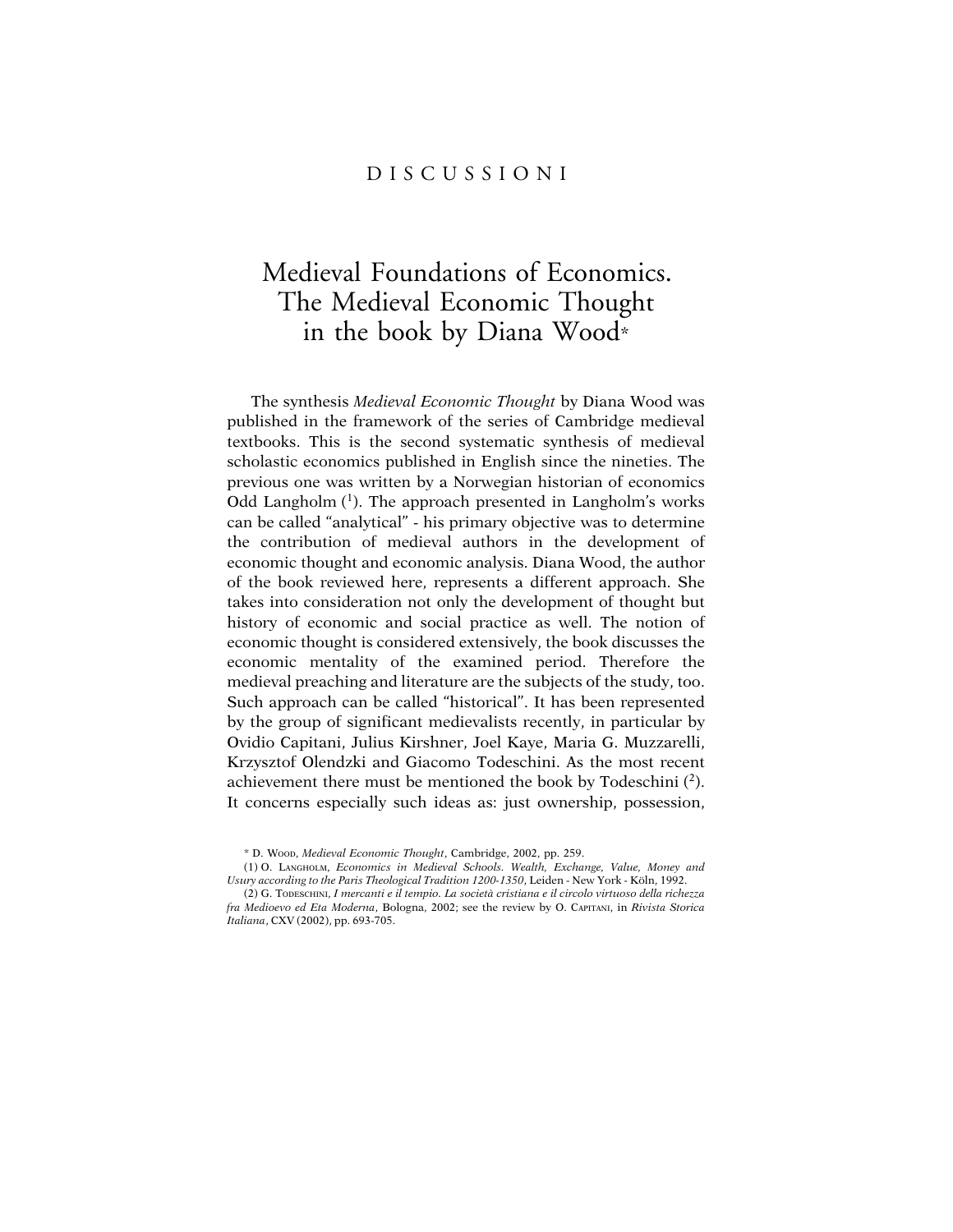use, generous donations of goods and economic activity of just Christian merchant benefiting to common good, contrasted with activity of *infideles*. Todeschinis' book was published in the same year as the synthesis by D. Wood, so it could not be taken into account in the reviewed book. Yet unfortunately, neither the previous works of Todeschini nor those by his master, O. Capitani, were taken into consideration.

The construction of the D. Wood's textbook is clear and logical. The chapters of the textbook mainly refer to the essential problems of economic ethics, such as: property (1), attitude to wealth and poverty (2), economic and ethical evaluation of trade and merchant profession (5), just price and just wage (6), usury and interest (7, 8). Two chapters refer to money and other measures used in economic transactions (4, 5). The book also includes « Notes on the main writers and anonymous works mentioned in the text » and the glossary of terms. The index is not only personal, but it covers the most important terms of medieval economics as well. The construction and edition of the textbook bring many advantages to readers.

A great majority of scholastic texts (*summas* and treatises) cited in the reviewed book has been already analysed by historians, so its presentation rather does not constitute an original contribution to the research topic (what the author admits in the conclusion). In the field of economic analysis the textbook follows mainly the authority of O. Langholm, also referring to the ideas of Barry Gordon and J. Kaye  $(^3)$ .

Another part of sources comprises texts by medieval preachers and popular church moralists such as: an English Dominican John Bromyard, a Polish Silesian Dominican Peregrine of Opole, anonymous authors of *Fasciculus morum*, and an anonymous author of *Dives et pauper.* The discussion of these texts gives readers many interesting examples of the influence of scholastic economic concepts on the medieval mentality. Similarly, the book makes use of secular medieval literature, such as *Romans of the Rose* by Jean de Meun, or *Wynnere and Wastoure* (Middle English poem from the

<sup>(3)</sup> B. GORDON, *Economic Analysis before Adam Smith: Hesiod to Lessius*, London, 1975; J. KAYE, *Economy and Nature in the Fourteenth Century: Money, market exchange, and the emergence of scientific thought*, Cambridge, 1998.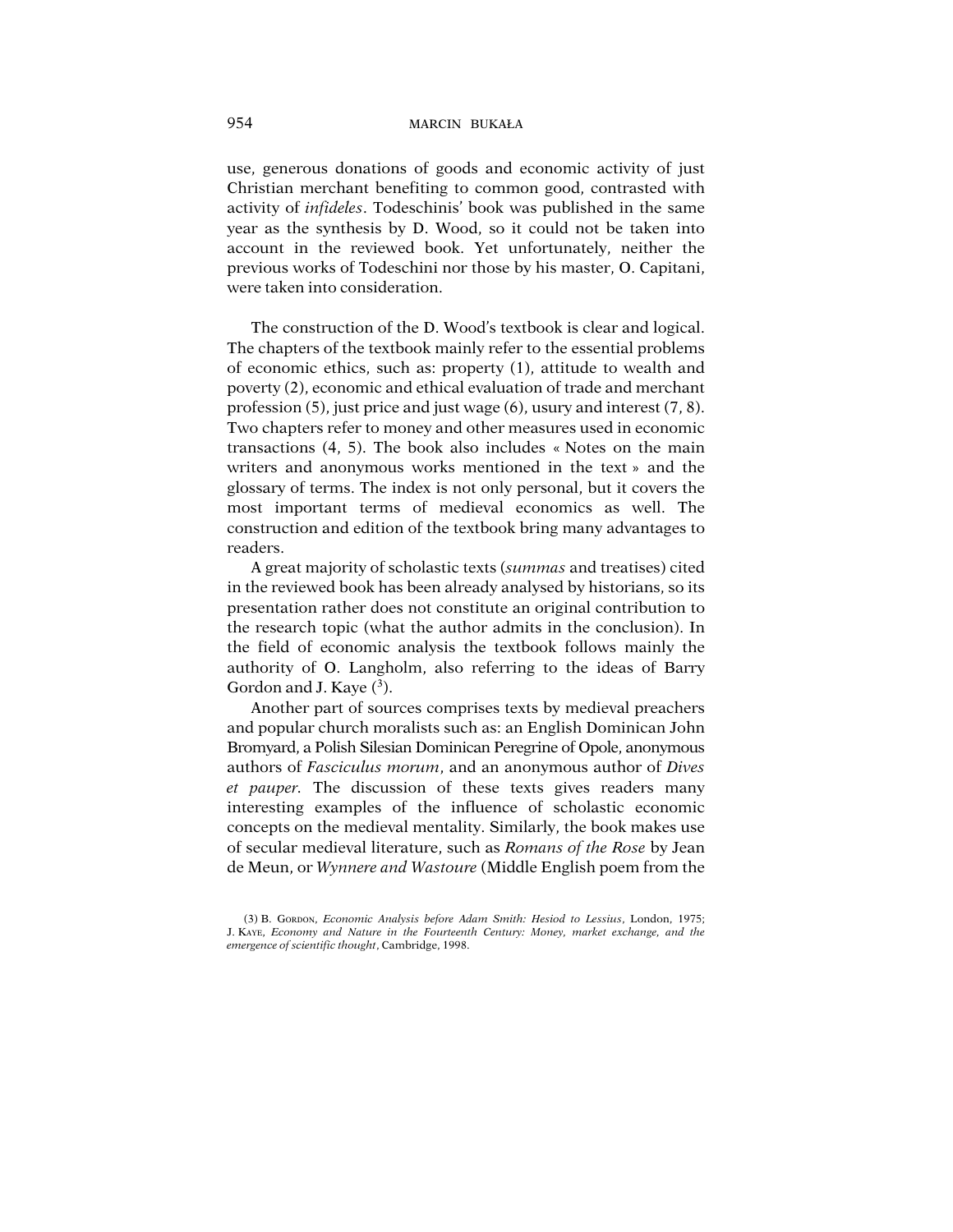14th century referring to national economic matters)*.* The special value of the book is the attempt to integrate the presentation of economic thought, economic practice and economic aspects of medieval mentality.

The first chapter concerns the question of property. The fundamental distinction between the rule of common destination of goods, present in God's law, and private property sanctioned by positive law, has the essential meaning. The textbook describes different solutions to this question referring to St Augustine, Aristotle, St Thomas Aquinas, Benedictine monasticism, Mendicants, and the feudal structure of society. In the matter of Mendicants, particularly Franciscans, the key distinction between "dominion" and "use", are indicated. D. Wood also presents an interesting attempt to explain the feudal structure of society and feudal possession of land as the secular solution to the question of property. The issue of taxation as a way of limiting the property right is also considered.

The second chapter describes problems linked to wealth and poverty. A reader can find a discussion of essential issues here, such as: moral evaluation of wealth and poverty, the evaluation of labour, and its relation to wealth, the understanding of almsgiving in the categories of justice and charity, the exchange between material help on the part of the rich and spiritual support on the part of the poor. The questions are examined in the context of economic history referring to the charitable activity of monasteries and economic consequences of the Black Death. The historical changes in the attitude to wealth and poverty are stressed. As the author concludes: « By the fifteenth century poverty was no longer seen as an ideal, and wealth was regarded as praiseworthy, and even as an aid to salvation » (p. 67). In this case the contribution of Otto G. Oexle is worth pointing out, which is not mentioned in the textbook (<sup>4</sup>).

The cited statement about the ethical appreciation of wealth is followed by the next thesis – the rejection of the ethical appreciation of labour: « This is not, however, to suggest that

<sup>(4)</sup> See especially: O. G. OEXLE, *Armut und Armenfürsorge um 1200. Ein Beitrag zum Verständnis der freiwilligen Armut bei Elisabeth von Thüringen*, in *Sankt Elisabeth. Fürstin, Dienerin, Heilige. Aufsätze - Dokumentation - Katalog*, Sigmaringen, 1991.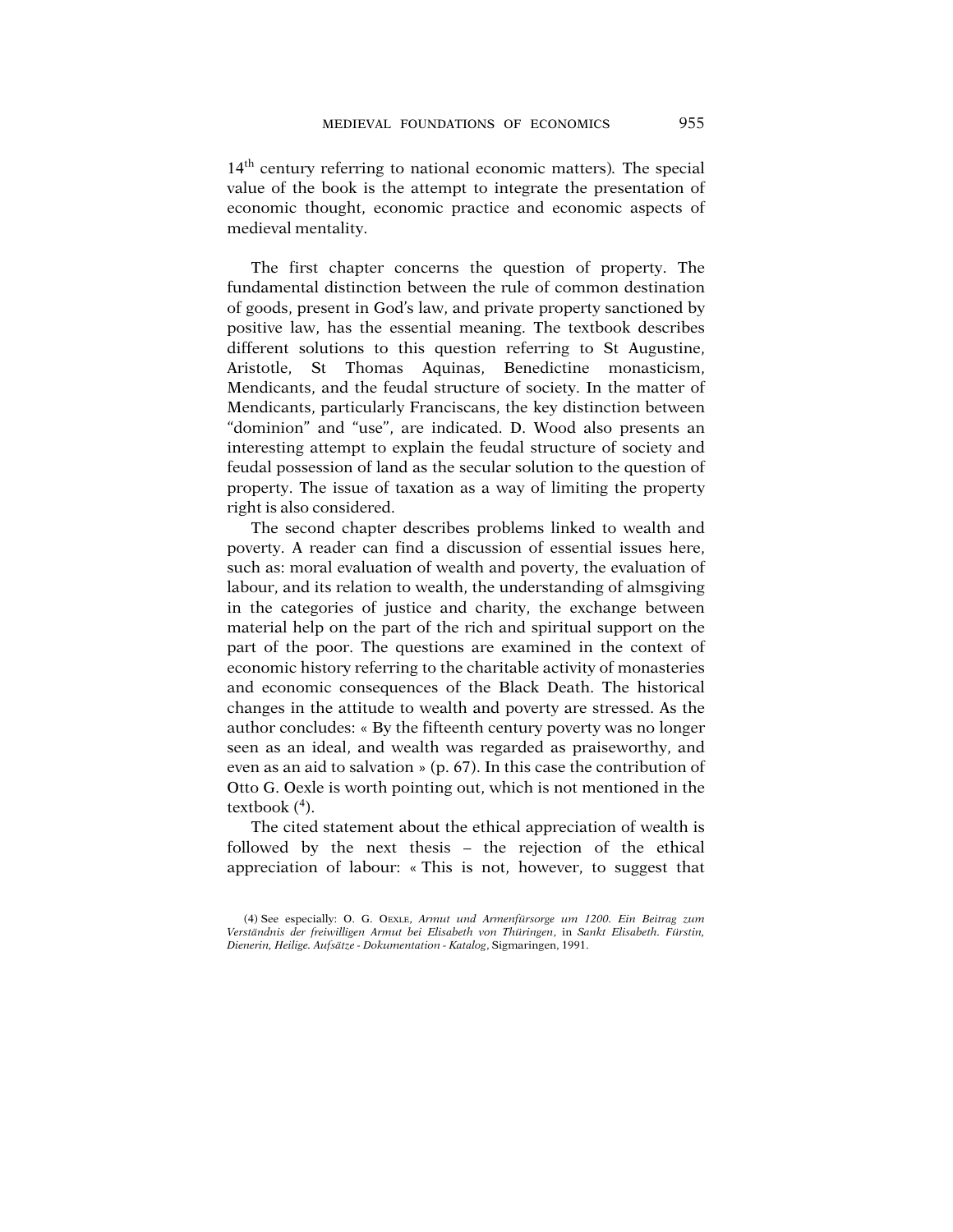labour acquired any particular dignity or that there was any sense of a medieval <work ethic> » (p. 67). That opinion is questionable... In the same book, dealing with the problem of usury, it is pointed out that just labour was considered to be the proper source of wealth (« Underlying all these observations was the idea that the true source of economic profit is labour » p. 178). The concept of labour and *industria* as the sources of economic value has essential meaning in the medieval economic thought. In contrary to the statement of the reviewed book, a kind of "work ethic" appeared in the medieval period. Primarily it appreciated the labour of artisans (although some Renaissance authors came back to ancient depreciation of physical work). Beginning with the end of the 13<sup>th</sup> century business *industria* also acquired some respect. Merchant's *industria* was especially analysed in texts of Henry of Gent, John Duns Scoot, and later Bernardino of Siena. Scholastic doctors stressed the contribution of business to common good (*bonum communis*). As G. Todeschini emphasises, *industria* was the key term in the idea of *virtus mercator* ( 5 ). However, work ethic and business ethic in the late medieval period were different from the modern ethical approach associated with Protestantism described by Max Weber. Medieval authors, following the classical thought of Aristotle, estimated *liberalitas* (generosity) of businessman, whereas in Weberian model saving money had an essential meaning. One should also remember about the traditional assumption present in Aristotelian texts: the nature, not a human activity, is the basic source of wealth. This conviction, which was a reason for moral depreciation of a merchant profession (Aristotle, *Politics*, 1256 a – 1258 b), was questioned by the medieval authors, and, in this way they made an important step towards a dynamic vision of economy.

Chapters III and IV focus on money and weights and measures used in economic exchange. The textbook describes three essential functions of money: measure of value, medium of exchange, store of value. Their description takes into consideration coexistence of two kinds of money in the medieval period: the money of account and real money in circulation. The text refers to the analysis of money nature conducted by Thomas Aquinas, who presented the

<sup>(5)</sup> See: G. TODESCHINI, *I mercanti e il tempio*...., in particular chapter VII: *Investire: proteggere*.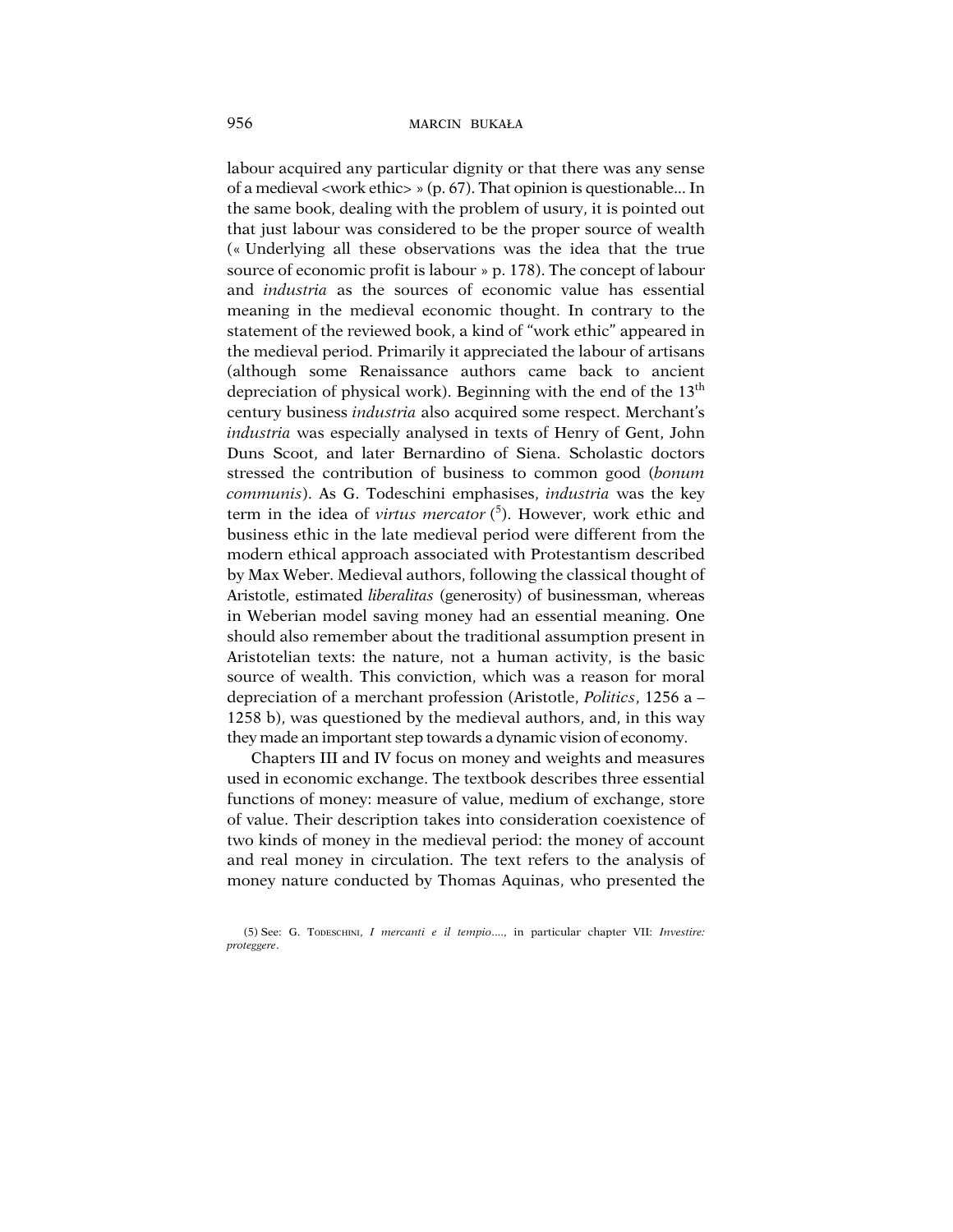concept of money as a fungible good, which was the main argument against usury. D. Wood suggests the close association between the concept of fungible money and the "sign" theory of money. This, however, has no confirmation, neither in Aristotelian texts nor in the medieval sources. As J. Schumpeter wrote the Aristotelian theory of money was "metallist" (6), the same should be said about medieval authors, who also generally followed metallist approach. The fragment of Aquinas commentary on Ethics cited in the reviewed book (*In decem libros Ethicorum*, liber V, lectio 9), does not present the "sign theory" of money (what D. Wood admits). And it is not inconsistency, because neither the idea of money as a stable measure of value, nor the concept of money as a fungible good implicates the "sign theory". O. Langholm rightly states that the "sign theory" of "commodity theory" of money, which were formulated in the epoch of paper money, "are largely irrelevant" in discussion of medieval ideas (7). Another concept analysed in the reviewed textbook, linked to money nature, is the concept of sterility of money. Nevertheless, the sterility idea did not play a determining role in the medieval argumentation against usury (as John Noonan and O. Langholm demonstrated). The IV chapter includes many interesting examples from economic history of late-medieval period. The  $14<sup>th</sup>$  century debasement is analysed both in economical and political categories, referring to the question of political sovereignty.

In chapter V the question of moral evaluation of trade and merchant is discussed (subchapters: « Changing attitudes: the tradesman's entrance to heaven »; "The exaltation of merchant"). Unfortunately, the fragment does not refer to the texts by Thomas Aquinas (*Summa theologiae*, IIa-IIae, q. 77, art.4) and Henry of Gent (*Quodlibet I*, q. 40), which have essential meaning for the examined question. Aquinas' linked merchant's profit with *stipendium laboris,* whereas Henry of Gent linked profit with merchant's *industria* and knowledge about market. As I stressed before, the question of medieval merchant's evaluation is discussed on the wide base of the sources in the G. Todeschini's most recent

<sup>(6)</sup> J. SCHUMPETER, *History of Economic Analysis,* Trowbridge-Wiltshire, 1972, p. 63.

<sup>(7)</sup> O. LANGHOLM, *Wealth and Money in the Aristotelian Tradition*. *A Study in Scholastic Economic Sources*, Bergen, 1983, p. 45.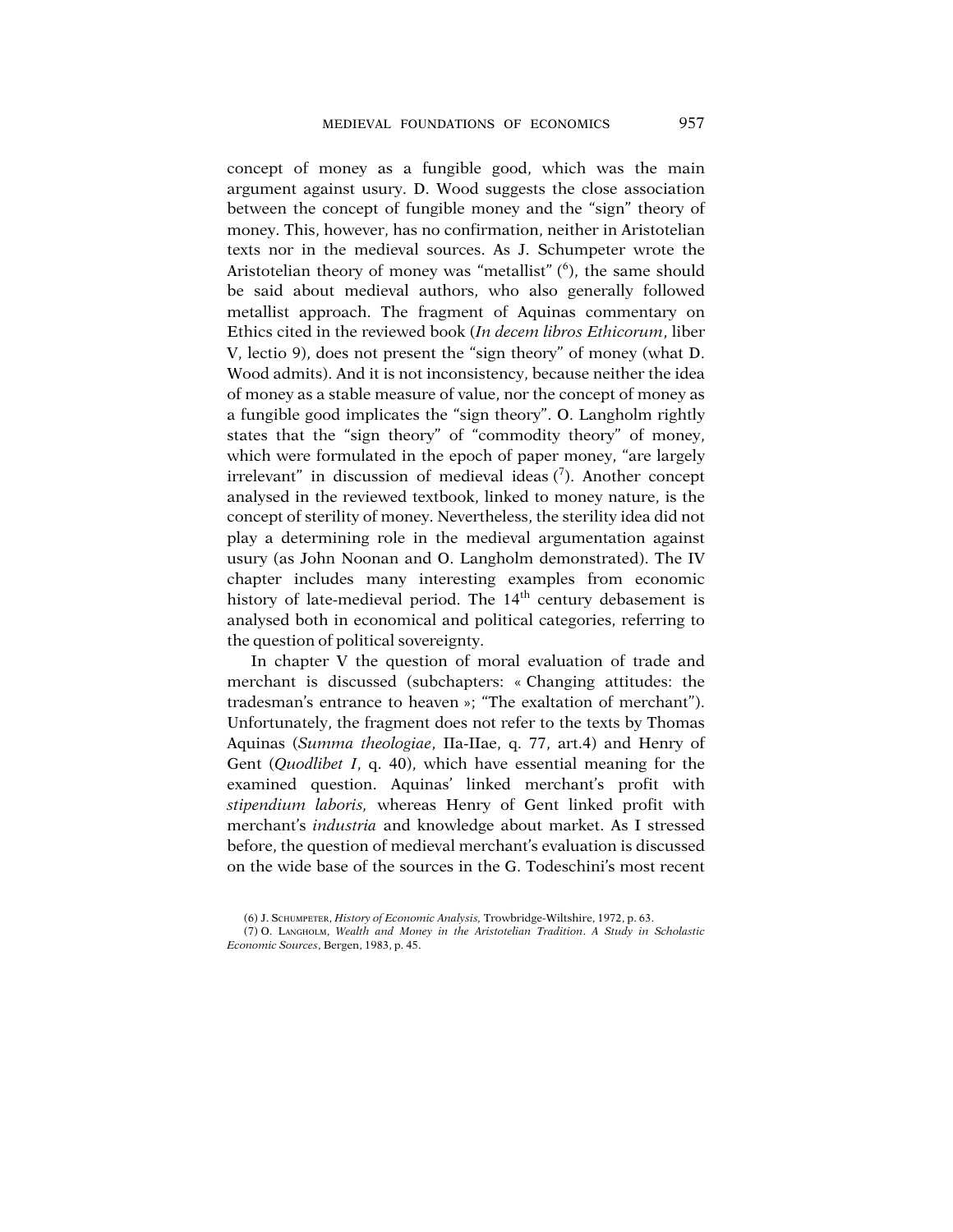book (*I mercanti e il tempio.....*) where the late medieval idea of the virtuous merchant is presented.

The whole chapter V of the reviewed book is titled "mercantile system". The mercantilism is rightly associated with the ancient conviction about the fixed amount of economic resources, which was not rejected in the medieval period: « A conviction underlying mercantilism was that the world contained a fixed amount of resources, which had to be 'balanced' in favour of the writer's homeland » (p. 124) (although, as emphasised above, the mentioned conviction was partly questioned by the emphasis on labour and *industria* meaning the source of wealth). The traditional vision of the world with the constant amount of resources was finally rejected in the 18<sup>th</sup> century by Adam Smith and his contemporaries. The mercantilist approach is usually connected with the early modern times, but as D. Wood rightly points out, it already existed in the economic practice of the  $14<sup>th</sup>$  century. She presents an interesting opinion that « many principles which would later characterize 'the mercantile system', such us bullionism and the balance of trade, were expressed and implemented by legislation and action » of the late-medieval period (p. 131).

The author also shows that the monetary law: "bad money drives out good" was already confirmed in the 14<sup>th</sup> century practice. D. Wood rightly points out that mentioned law "probably erroneously" is named "Gresham's law" (p. 127). She reminds that it was already anticipated by Nicholas Oresme (*De moneta*, chapter 20). Yet Oresme observations referred particularly to consequences of 14th century debasement. Whereas Nicholas Copernicus in the dissertation *Monetae cutendae ratio* published in 1526 (<sup>8</sup>) the first time presented the law "bad money drives out good" as universal rule, especially concerning bimetallism and relations between gold and silver currencies. Later Thomas Gresham in one of his letters gave an explanation of the phenomena of driving out "good coin", but he had never formulated that monetary law in such a precise way as Copernicus did.

Another significant aspect of "mercantile system" is the relation between trade policy and national sovereignty. The textbook

<sup>(8)</sup> Modern edition: *Mikołaja Kopernika rozprawy o monecie i inne pisma ekonomiczne oraz Jodocusa Ludwika Decjusza traktat biciu monety* , ed. J. DMOCHOWSKI, Warszawa, 1923 (original Latin text and Polish translation).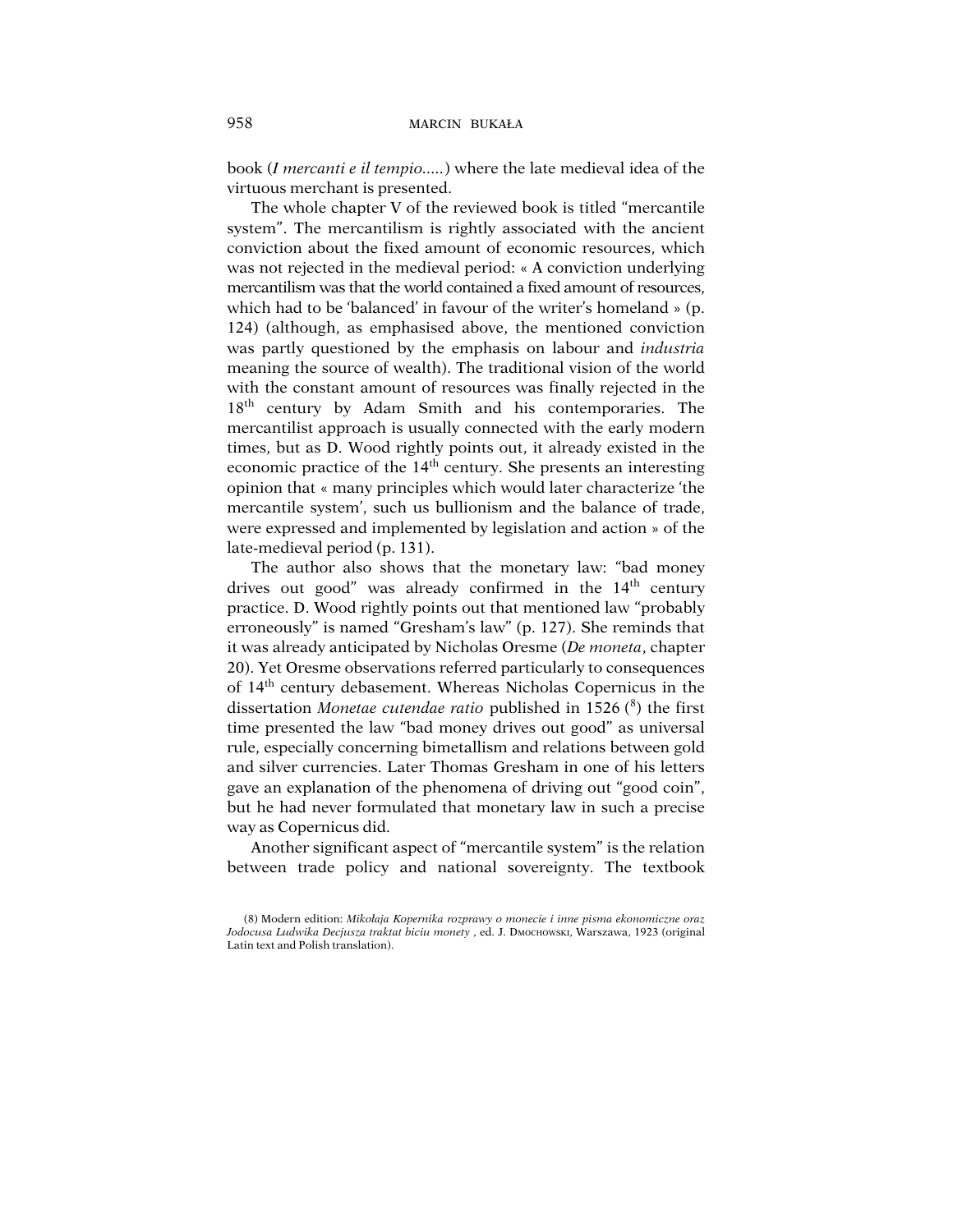includes many examples from the economic history of England and France in the times of the Hundred Years War. D. Wood describes these phenomena as an anticipation of mercantilist theory. I would emphasise here that so called "mercantilism", although present in practice, was generally rejected in the economic ethics theory of the late medieval period. As Raymond de Roover demonstrated « (...) the scholastics, in general, sided with consumer and were much more favorable to the maintenance of free competition than is commonly assumed. Unlike the mercantilists were implacably hostile to exclusive privileges and monopolies, which included any collusion or 'conspiracy' to raise the price of goods or services above the competitive level to the detriment of the public and for the benefit of private interests  $\phi$ ). In this field A. Smith rather than early modern mercantilists, was a follower of the scholastic approach.

The issue of just price is discussed referring to both Aristotelian theory of justice and tradition of Roman law in the VI chapter of the textbook. D. Wood provides an accurate analysis of such elements influencing just price as: current market price (the main elementary factor: *communis aestimatio*), labour and expenses, fixed legal price, social status. Nevertheless the first appearance of the notion of just price is not mentioned. The oldest text concerning that notion is the fragment of *De trinitate* by St Augustine – where the case of a just book seller is given to exemplify the situation when a buyer is not able to determine the value of the commodity:

« Nam scio ipse hominem, cum venalis codex ei fuisset oblatus, pretiique ejus ignarum et ideo quiddam exiguum poscentem cerneret venditorem, *justum pretium* quod molto amplius erat, nec opinanti dedisse » (*De trinitate libri quindecim*, lib. XIII, cap. 3).

This is the origin of the rule which forbids exploiting the ignorance or compulsory situation of the opposite party of transaction. Another drawback is the lack of references to significant letter *De emptione et venditione ad tempus*, in which Thomas Aquinas explained the issue of credit sale on the request of a Florentine

<sup>(9)</sup> R. DE ROOVER, *San Bernardino of Siena and Sant' Antonino of Florence. The Two Great Economic Thinkers of the Middle Ages*, Boston MA, 1967, p. 42; ID., *Monopoly Theory prior to Adam Smith: A Revision*, in *Quarterly Journal of Economics*, LXV (1951), pp. 492-524.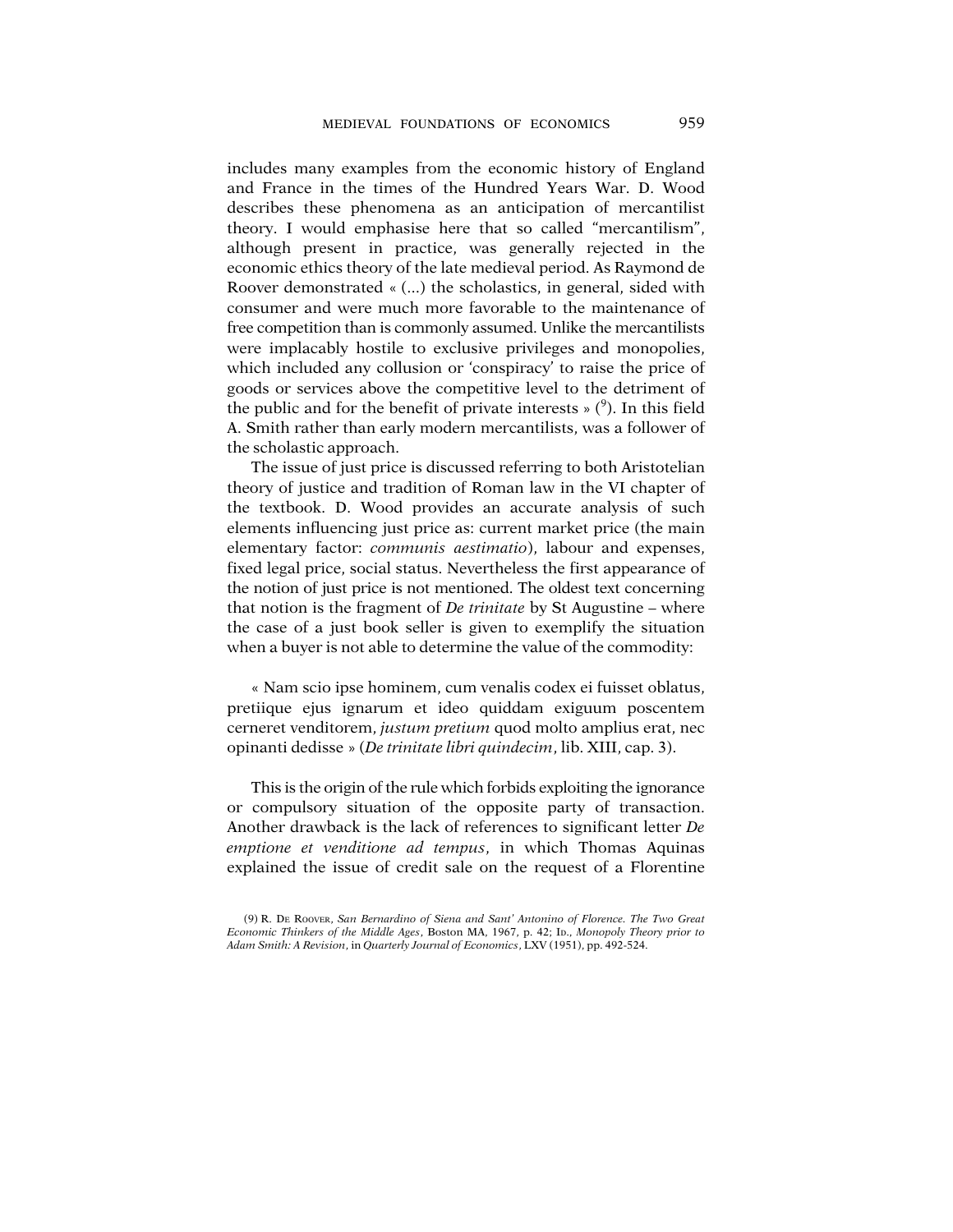Dominican lecturer Jacob of Viterbo. The clear association between just price and market price in that text is very significant, as O. Capitani demonstrated  $(10)$ . To sum up the issue of just price, I would like to add that D. Wood, following the J. Kaye, overemphasises the Aristotelian model of just exchange in the presentation of the question. The greater significance should be attached here to legal and theological background, although the philosophical concept of justice was obviously an important tool of scholastic analysis.

The last two chapters of the book deal with the problem of usury. Chapter VII presents argumentation against the usury, referring also to the problem of restitution. The separate fragment discusses the question of the source of profit. It is rightly pointed out that according to medieval authors the labour and *industria*, not money invested in a business, were believed to be the essential sources of profit. At this point, there is a lack of information about the concept of capital presented by the Franciscan Peter Olivi  $(1)$ . In chapter VIII the evolutional development of the theory of interest and the concept of "extrinsic titles" of lender's compensation are discussed. Following the opinion of John Gilchrist, the last point of the evolution of the interest theory is found in the papal determination of the question of *montes pietatis*. The determination was formulated by Leo X in the bull *Inter multiplices* in 1515, where usurious profit was defined to be the profit acquired without labour, cost and risk.

It should be appreciated that the book describes briefly socioeconomic phenomena of the late-medieval epoch: buying and selling life rent (*census*), banking, exchange-dealing, and *montes*. Yet unfortunately, there is a lack of references to significant contribution of Julius Kirshner, concerning Dominican attitude to public debt  $(12)$ , and works by Maria G. Muzzarelli  $(13)$ . In the question of *census* trade it is worth noticing that this type of economic contract included not only life rent selling, but basically

<sup>(10)</sup> O. CAPITANI, *La "venditio ad terminum" nella valutazione morale di S. Tomasso d'Aquino e di Remigio de' Girolami*, in *Bulletttino dell'Istituto Storico Italiano per il Medioevo*, 70 (1958), pp. 299-363.

<sup>(11)</sup> *Un trattato di economia politica francescana: il « De emptionibus et venditionibus, de usuris, de restitutionibus » di Pietro di Giovanni Olivi*, ed. G. TODESCHINI, Roma, 1980, p. 85.

<sup>(12)</sup> See bibliography in G. TODESCHINI, *I mercanti e il tempio...*, pp. 510-511.

<sup>(13)</sup> See especially: M. G. MUZZARELLI, *Il denaro e la salvezza. L'invenzione del Monte di Pietà*, Bologna, 2001.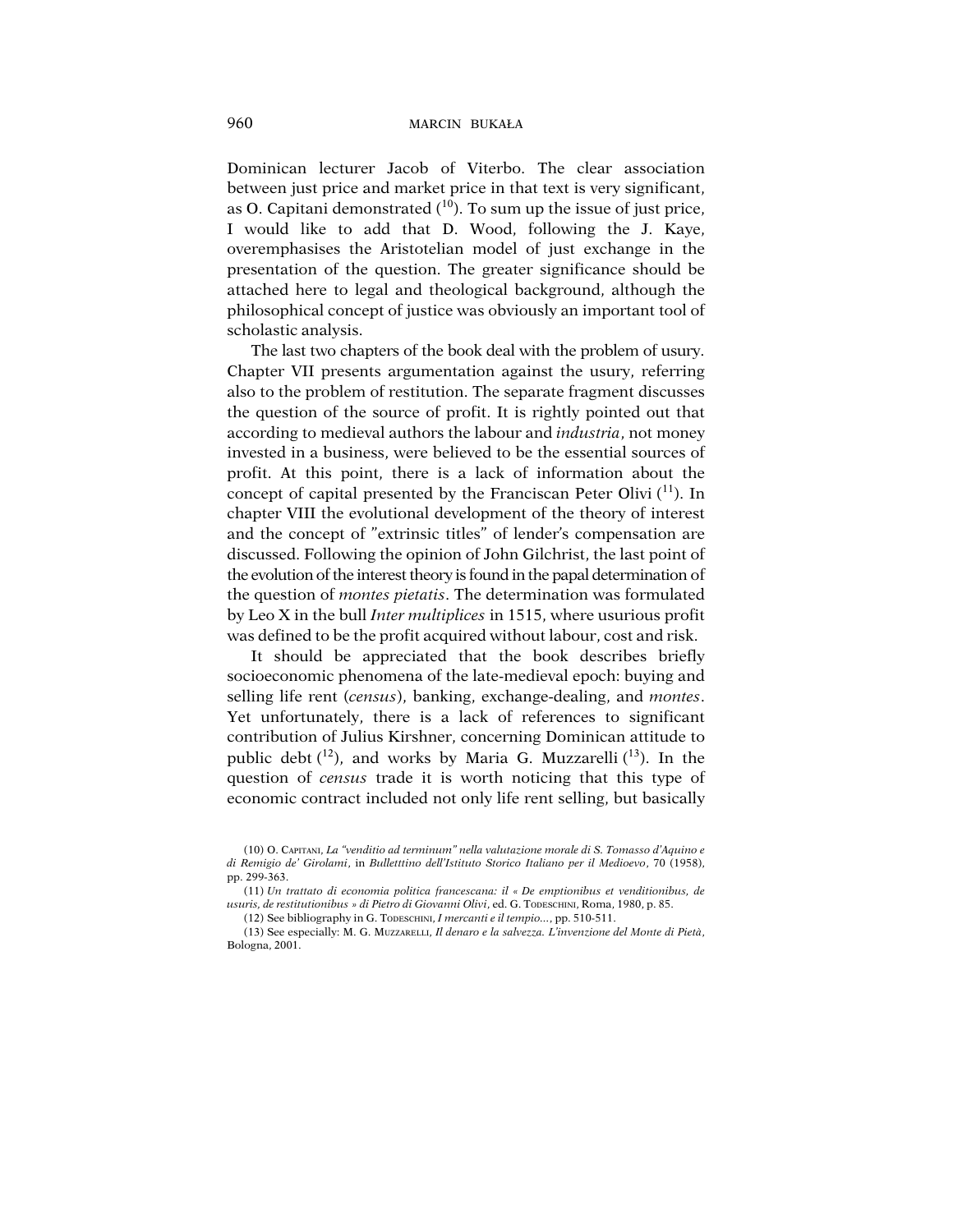four kinds of contracts: life rent selling, definitive selling, selling for determined time, and selling with the law of re-buying (*contractus reemtionis*, so called *wiederkauf* in German, *wyderkaf* in Polish). Selling a census was very popular in central European commercial centres. A lot of Czech, German and Polish late medieval authors analysed nature rent selling contracts, especially contracts *reemptionis* ( 14). Opinions of Henry of Langenstein were very influential in this case. (He accepted only definitive selling and buying, treating other kinds as usurious).

The appendix with notes on authors includes most significant names. The serious mistake present here concerns John Buridan. He was not a Franciscan friar, as he is erroneously named. He even did not give lectures on theology, but only on philosophy (including also *philosophia naturalis* – that is medieval physics). The appendix does not cover Gerard of Siena – mentioned several times in the textbook chapters concerning usury. Neither John of Fryeburg can be found there, although many fragments of his famous preaching manual *Summa confessorum* dealt with economic issues (these fragments compiled together by the other Dominican Guy d'Evreux were later disseminated as, the separate text called *Regula mercatorum*). I also find an important deficiency in the absence of the most famous Central European author of treatise about contracts – Mathew of Krakow.

Despite the imperfections the book by D. Wood should contribute to the dissemination of knowledge about the medieval economic thought. The above mentioned magisterial work by O. Langholm (*Economics in Medieval Schools....*) is a very comprehensive synthesis covering only the period up to 1350. Whereas the book by D. Wood provides systematized and general presentation of fundamental issues of the medieval economic thought on the background of economic and social history of the whole medieval period (up to the beginning of Reformation). The attempt to present not only the scholastic thought, but also the medieval economic mentality, basing on sermons and popular literature – including Middle English sources (*Dives et pauper*, *Wynnere and*

<sup>(14)</sup> See: B. CHMIELOWSKA, *Traité de Stanislas de Skarbimierz "De contractu reemptionis" retrové dans le manuscrit G. 14838 de la Bibliothèque de Gand* (with the text edition), in *Mediaevalia Philosophica Polonorum*, vol. XXXI (1992), pp. 119-146.